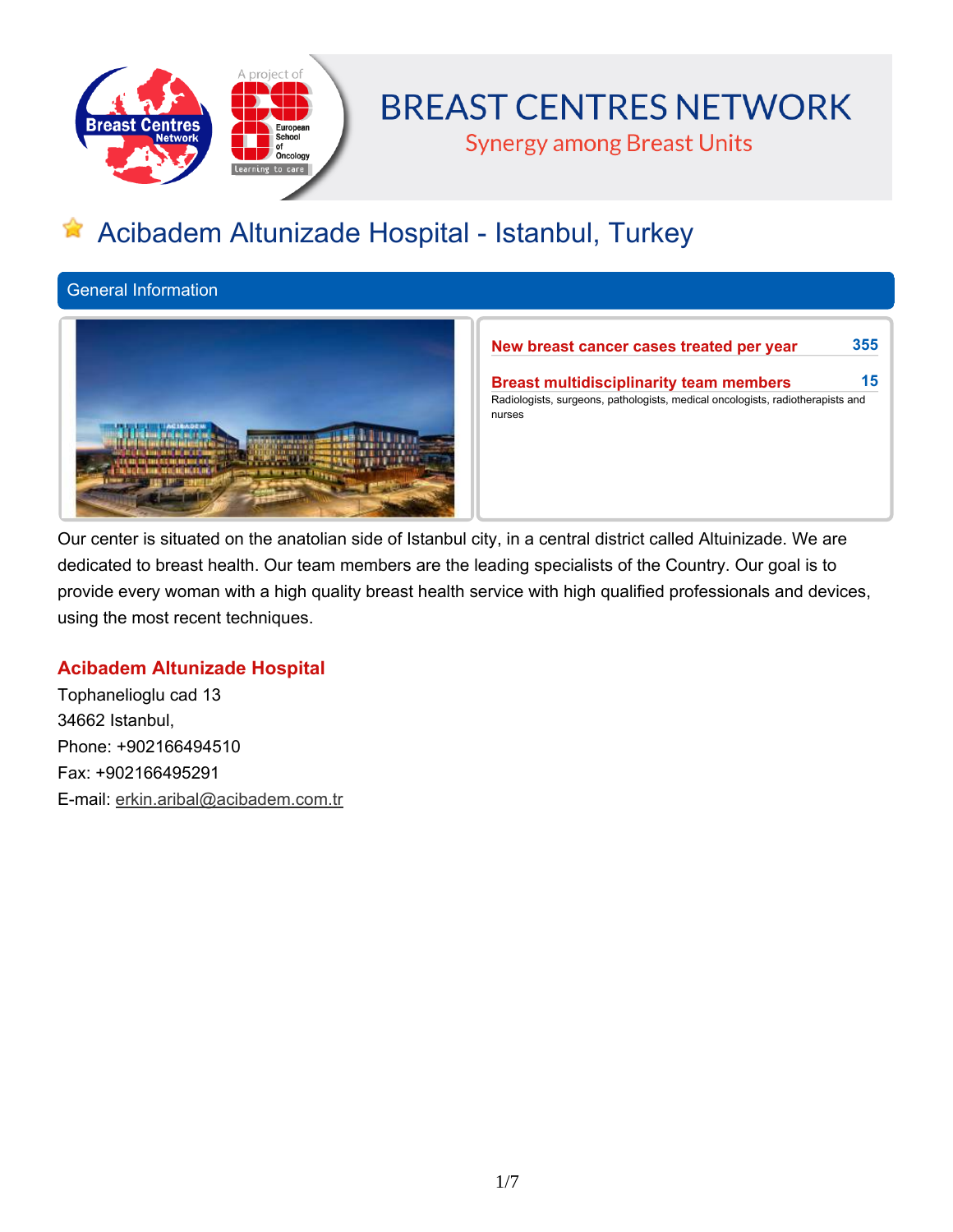#### Acibadem Altunizade Hospital

## **Available services**

| Radiology<br>Breast Surgery<br>Reconstructive/Plastic Surgery<br>Pathology<br>Medical Oncology<br>Radiotherapy                                                                                                                   |                                 | Nuclear Medicine<br>Rehabilitation<br>Genetic Counselling<br>Data Management<br>Psycho-oncology<br>Breast Nurses                                                                                                                                                                                                                                                                                                                                                                                                          | Social Workers<br>Nutritional Counselling<br>Survivorship Groups<br>Sexual Health Counselling<br>Supportive and Palliative Care<br>Integrative Medicine                                                                                                                                                                                        |
|----------------------------------------------------------------------------------------------------------------------------------------------------------------------------------------------------------------------------------|---------------------------------|---------------------------------------------------------------------------------------------------------------------------------------------------------------------------------------------------------------------------------------------------------------------------------------------------------------------------------------------------------------------------------------------------------------------------------------------------------------------------------------------------------------------------|------------------------------------------------------------------------------------------------------------------------------------------------------------------------------------------------------------------------------------------------------------------------------------------------------------------------------------------------|
| Radiology                                                                                                                                                                                                                        |                                 |                                                                                                                                                                                                                                                                                                                                                                                                                                                                                                                           |                                                                                                                                                                                                                                                                                                                                                |
| Dedicated Radiologists<br>Mammograms per year<br>Breast radiographers<br>Screening program<br>Verification for<br>non-palpable breast lesions<br>on specimen<br>Axillary US/US-guided<br><b>FNAB</b><br><b>Clinical Research</b> | $\overline{\mathbf{A}}$<br>3820 | <b>Available imaging equipment</b><br>Mammography<br>Ultrasound<br>Magnetic Resonance Imaging (MRI)<br>Automated Breast Ultrasound<br>System<br><b>Available work-up imaging</b><br>equipment<br>Computer Tomography<br>Ultrasound<br>Magnetic Resonance Imaging (MRI)<br>PET/CT scan<br>Automated Breast Ultrasound<br>System<br><b>Primary technique for localizing</b><br>non-palpable lesions<br>Hook-wire (or needle localization)<br>Charcoal marking/tattooing<br>ROLL: radio-guided occult lesion<br>localization | <b>Available breast tissue sampling</b><br>equipment<br>Stereotactic Biopsy (Mammography<br>quided)<br>Core Biopsy (Tru-cut)<br>Vacuum assisted biopsy<br>Ultrasound-guided biopsy<br>Fine-needle aspiration biopsy<br>(FNAB, cytology)<br>Core Biopsy<br>Vacuum assisted biopsy<br>MRI-guided biopsy<br>Core Biopsy<br>Vacuum assisted biopsy |

## **Breast Surgery**

| New operated cases per year (benign and malignant) | 183 |
|----------------------------------------------------|-----|
| Dedicated Breast Surgeons                          |     |
| Surgeons with more than 50 surgeries per year      |     |
| Breast Surgery beds                                | 5   |
| Breast Nurse specialists                           |     |
| Outpatient surgery                                 |     |
| Intra-operative evaluation of sentinel node        |     |
| Reconstruction performed by Breast Surgeons        |     |
| <b>Clinical Research</b>                           |     |

#### **Primary technique for staging the axilla**

**Axillary lymph node dissection**

**Sentinel lymph node biopsy:**

- **Blue dye technique**
- **Radio-tracer technique**
- **Blue dye + Radio-tracer**
- **Axillary sampling**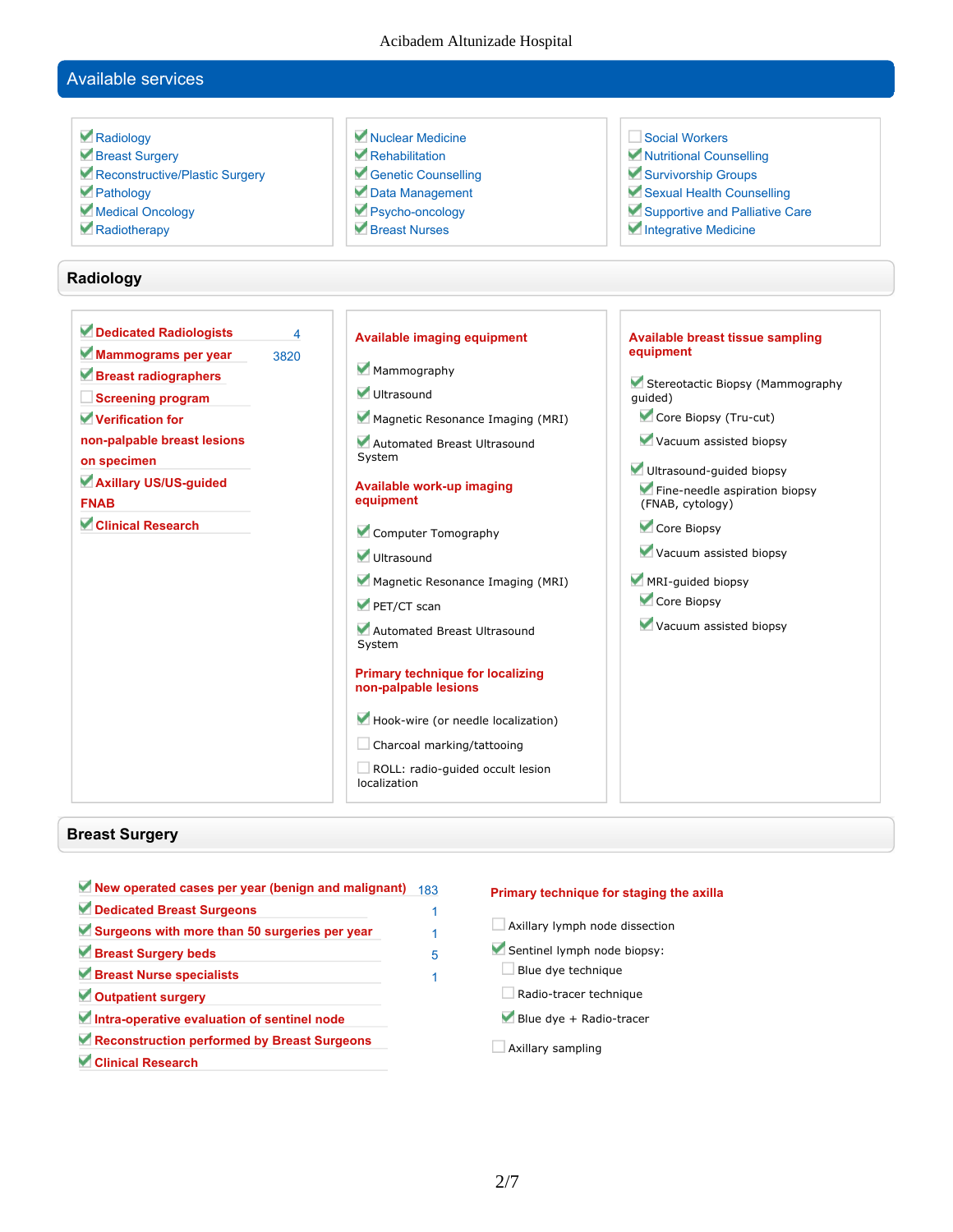| <b>Reconstructive/Plastic Surgery</b>                                 |                |                                                                                                       |  |  |
|-----------------------------------------------------------------------|----------------|-------------------------------------------------------------------------------------------------------|--|--|
| Reconstructive/Plastic surgeons<br>Immediate Reconstruction available | $\overline{2}$ | Type of breast reconstructive surgery available<br>Remodelling after breast-conserving surgery        |  |  |
|                                                                       |                |                                                                                                       |  |  |
|                                                                       |                | Reconstruction after mastectomy:<br>Two-stage reconstruction (tissue expander followed by<br>implant) |  |  |
|                                                                       |                | One-stage reconstruction                                                                              |  |  |
|                                                                       |                | Autogenous tissue flap<br>Latissimus dorsi flap                                                       |  |  |
|                                                                       |                | Transverse rectus abdominis (TRAM)                                                                    |  |  |
|                                                                       |                | Free-flaps (free TRAM, DIEP, SIEA, gluteal, etc.)                                                     |  |  |
|                                                                       |                | Surgery on the contralateral breast for symmetry                                                      |  |  |

# **Pathology**

| Dedicated Breast Pathologists      | Other special studies available                          |
|------------------------------------|----------------------------------------------------------|
| <b>Available studies</b>           | Fluorescence in-situ Hybridization for HER-2 gene (FISH) |
| Cytology                           | Oncotype Dx $(21$ -gene assay)                           |
| Haematoxylin & eosin section (H&E) | MammaPrint (70-gene microarray)                          |
| Surgical specimen                  | Prediction Analysis of Microarray 50-gene set (PAM 50)   |
| Sentinel node<br>Core biopsy       | Parameters included in the final pathology report        |
| Frozen section (FS)                | Pathology stage (pT and pN)                              |
| Surgical specimen                  | Tumour size (invasive component in mm)                   |
| Sentinel node                      | Histologic type                                          |
| Immunohistochemistry stain (IHC)   | Tumor grade                                              |
| Estrogen receptors                 | ER/PR receptor status                                    |
| Progesterone receptors             | HER-2/neu receptor status                                |
| $M$ HER-2                          | Peritumoural/Lymphovascular invasion                     |
| $\blacktriangleright$ Ki-67        | Margin status                                            |

## **Medical Oncology**

| Dedicated Breast Medical Oncologists |  |
|--------------------------------------|--|
| Outpatient systemic therapy          |  |
| <b>Clinical Research</b>             |  |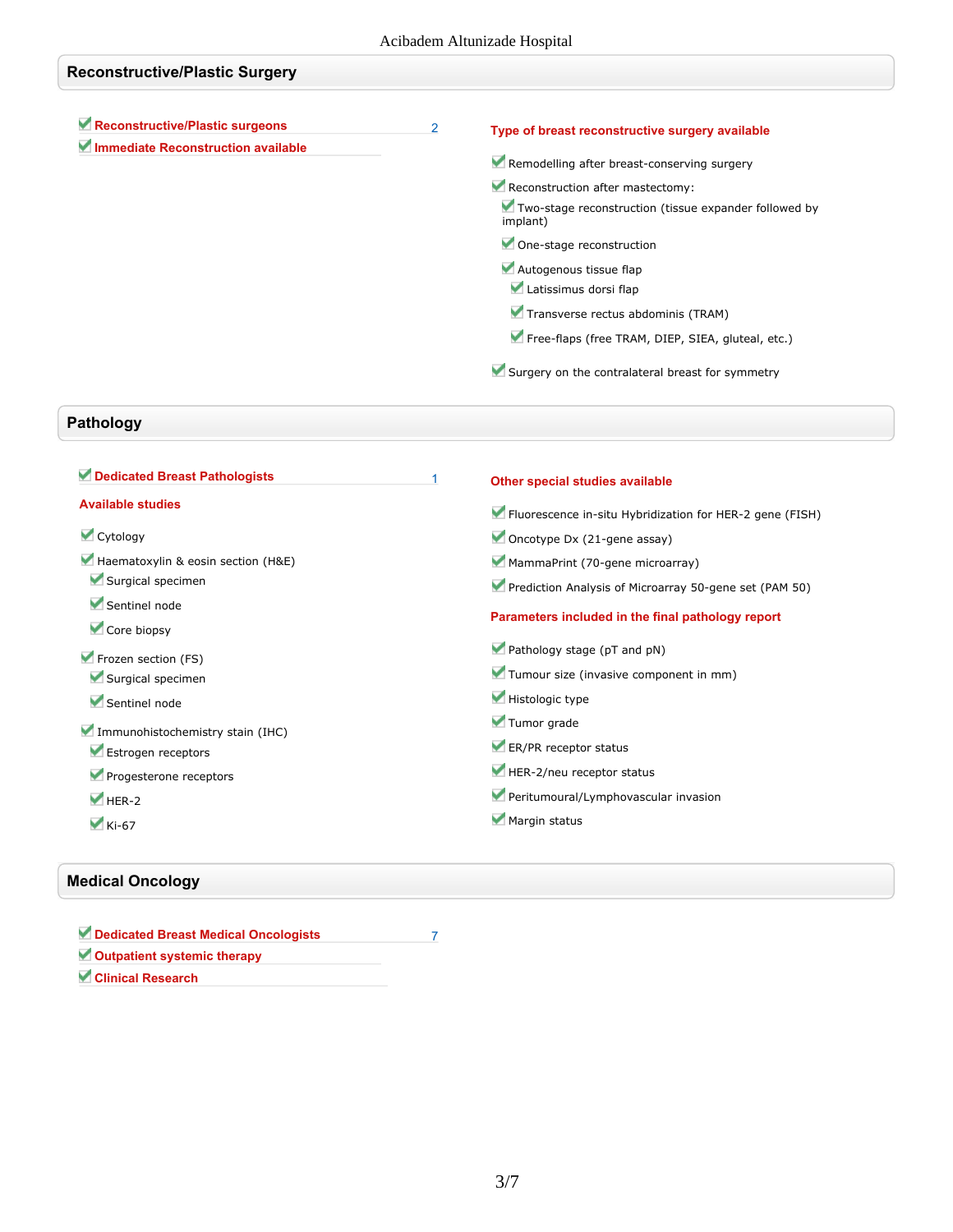#### **Radiotherapy**

## **Dedicated Radiation Oncologists**

**Clinical Research**

#### **Available techniques after breast-conserving surgery (including experimental)**

**Whole-Breast RT (WBRT)**

**Partial breast irradiation (PBI):**

**External beam PBI**

**Interstitial brachytherapy**

**Targeted brachytherapy (MammoSite, SAVI applicator, other devices)**

**Intra-operative RT (IORT)**

 **Tomotherapy**

#### **Multidisciplinary Meeting (MDM) / Tumour Board (TB)**

#### **Regular MDM/TB for case management discussion Twice a week Weekly Every two weeks Other Schedule Cases discussed at MDM/TB Preoperative cases Postoperative cases Specialties/services participating in MDM/TB Radiology Breast Surgery Reconstructive/Plastic Surgery Pathology Medical Oncology Radiotherapy Genetic Counselling Breast Nurse Service Psycho-oncology Nutritionist, Physiotherapist**

### **Further Services and Facilities**

#### **Nuclear Medicine**

- **Lymphoscintigraphy**
- **Bone scan**
- **Positron Emission Tomography (PET)**
- **PET/CT scan**

#### **Rehabilitation**

- **Prosthesis service**
- **Physiotherapy**
- **Lymph-oedema treatment**

#### **Genetic Counselling**

**Specialist Providing Genetic Counselling/Risk assessment service: Dedicated Clinical Geneticist Medical Oncologist Breast Surgeon General Surgeon**

**Gynaecologist**

**Genetic Testing available**

**Surveillance program for high-risk women**

#### **Data Management**

**Database used for clinical information**

**Data manager available**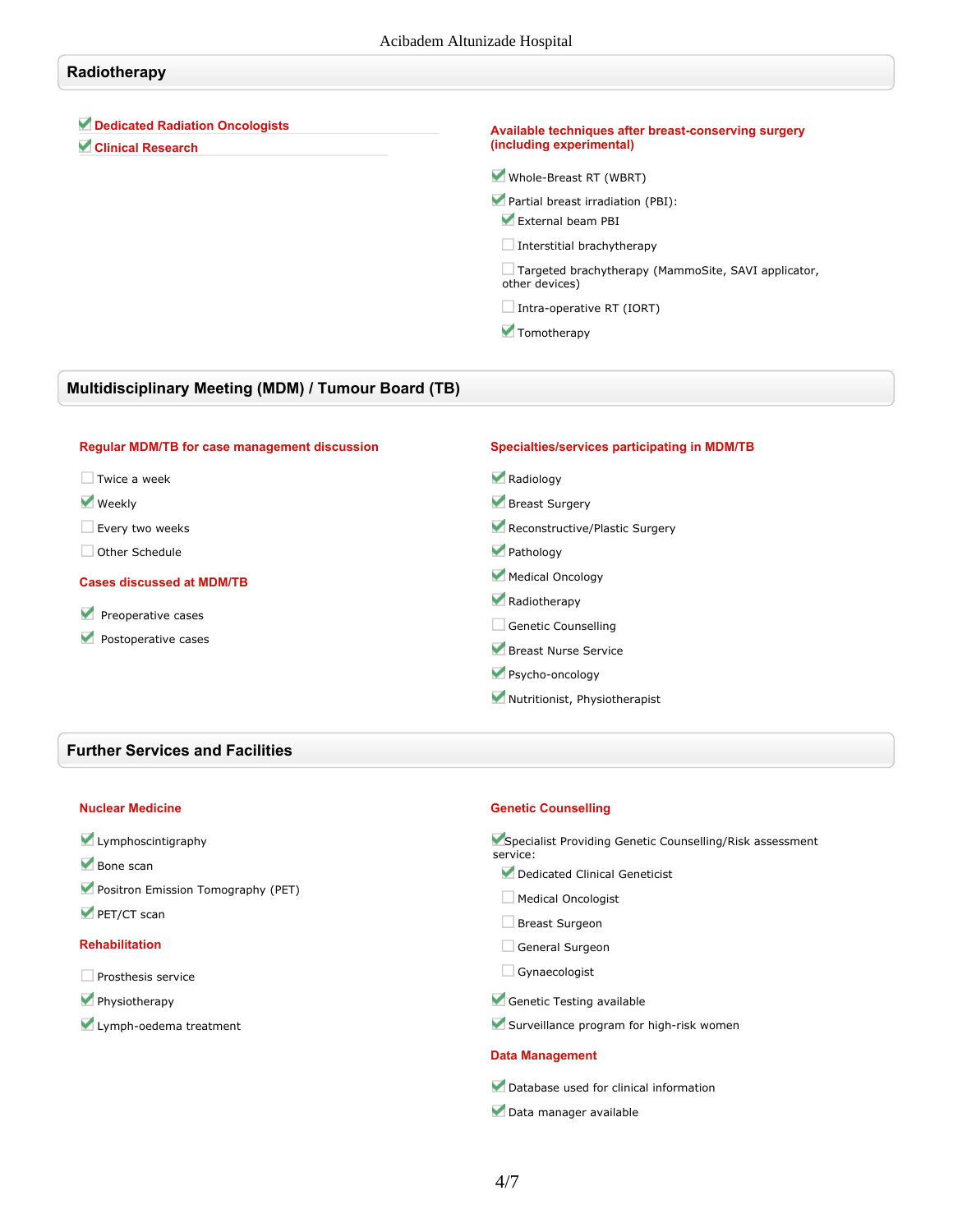#### Acibadem Altunizade Hospital

| <b>Contact details</b>        |                               |                              |                |
|-------------------------------|-------------------------------|------------------------------|----------------|
| Radiology                     |                               |                              |                |
| <b>Erkin Aribal</b>           | <b>Breast Radiologist</b>     | erkin.aribal@acibadem.com.tr | +905332021153  |
| <b>Breast Surgery</b>         |                               |                              |                |
| <b>Aykut Soyder</b>           | <b>Breast Surgeon</b>         | aykut.soyder@acibadem.com.tr | +905323412994  |
| <b>Reconstructive Surgery</b> |                               |                              |                |
| Sukru Yazici, MD              | <b>Breast Plastic Surgeon</b> | sukru.yazici@acibadem.com    | +902166492445  |
| Pathology                     |                               |                              |                |
| Selçuk Bilgi                  | <b>Breast Pathologist</b>     |                              | +905337110972  |
| <b>Medical Oncology</b>       |                               |                              |                |
| <b>Gul Basaran</b>            | <b>Breast Oncologist</b>      | gul.basaran@acibadem.com.tr  | +905322635514  |
| Alper Sonkaya, MD             | <b>Consultant Oncologist</b>  | alper.sonkaya@acibadem.com   | +905067050470  |
| Mehmet Teomete, MD            | <b>Consultant Oncologist</b>  | mehmet.teomete@acibadem.com  | +905326616222  |
| Aziz Yazar, MD                | <b>Consultant Oncologist</b>  | aziz.yazar@acibadem.com      | +905336946115  |
| <b>Faysal Dane</b>            | <b>Consaltant Oncologist</b>  | faysal.dane@acibadem.com     | 00905327950350 |
| Süleyman Alici, MD            | <b>Consultant Oncologist</b>  | suleyman.alici@acibadem.com  | 00905056860616 |
| Basak Oyan, MD                | <b>Consultant Oncologist</b>  | basak.oyan@acibadem.com      | 00905324055096 |
| Özge Gümüsay, MD              | <b>Staff Oncologist</b>       | ozgebostankolu@hotmail.com   | 00905325907057 |
| Radiotherapy                  |                               |                              |                |
| <b>Meric Sengoz</b>           | Radiotherapist                | meric.sengoz@acibadem.com.tr | +905322711295  |
| Evrim Tezcanli                | Radiotherapist                | evrim.tezcanli@acibadem.com  | +905342955159  |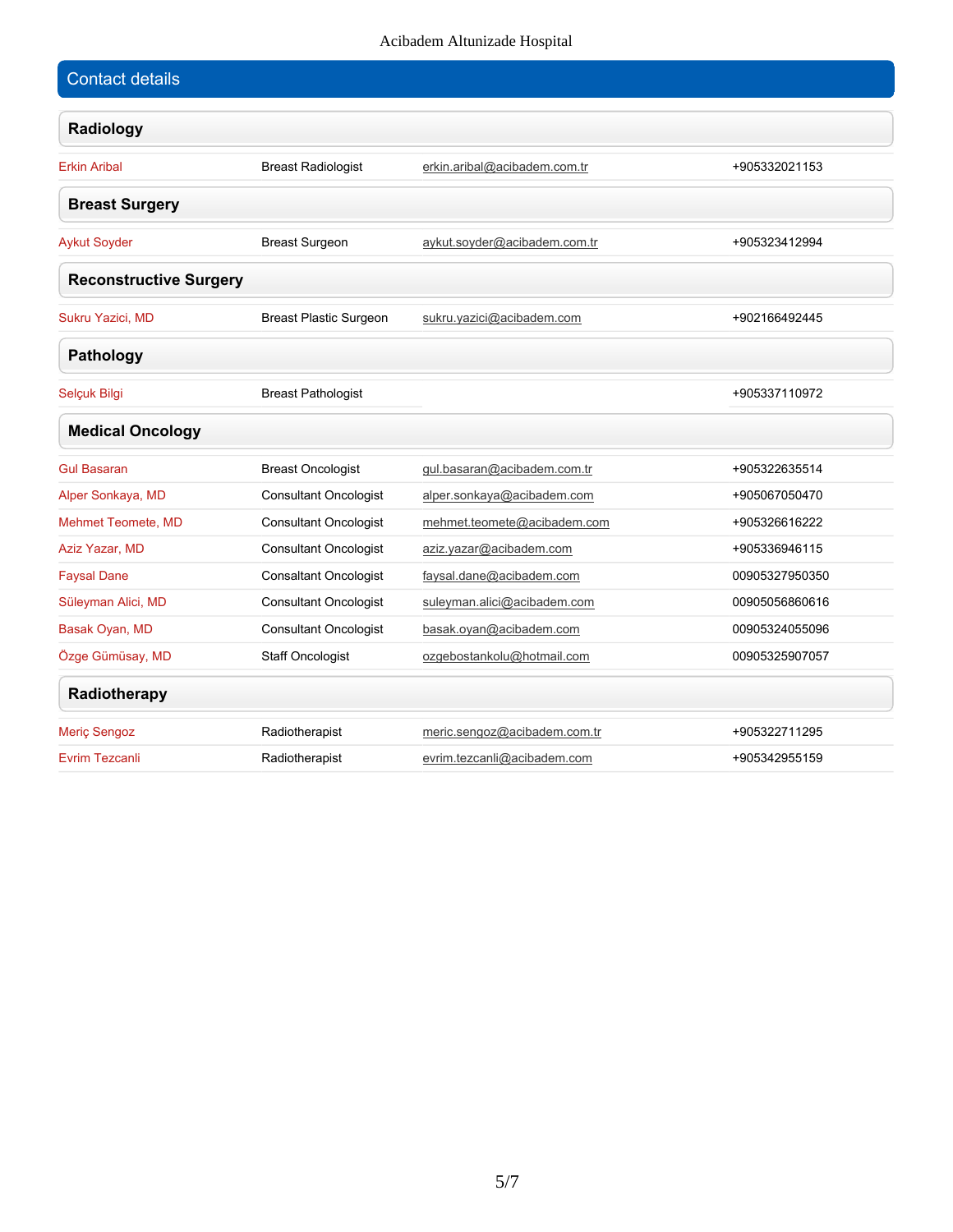#### Acibadem Altunizade Hospital

#### **How to reach us**



## **Acibadem Altunizade Hospital**

**Tophanelioglu cad 13 34662 Istanbul, Phone: +902166494510 Fax: +902166495291 E-mail: erkin.aribal@acibadem.com.tr**

### **From airport:**

From Istanbul Airport Take the Shuttle to Kadikoy. At Kadikoy Take Kadiköy/Capitol AVM minibus Get off right in front of the Hospital. From Sabiha Gokcen Airport: Take the shuttle to Kadikoy. Then take the Kartal metro in Kadiköy. Get off in Ünalan station. Change to the Metrobus in direction Zincirlikuyu. Get off at Altunizade **stop. THe hospital is five minutes walk from Altunizade stop.**

## **By train:**

**MARMARAY TRAIN Get off at Uskudar stop. Take the 'Cekmekoy' Metro. Take off at Altunizade. The subway connecti,ion by walk will lead you to in front of the Hospital.**

## **By bus or sub-way/underground:**

**FROM USKUDAR: You can take the metro to 'Cekmekoy' Metro. Take off at Altunizade. The subway** connecti, ion by walk will lead you to in front of the Hospital. You can take the busses (2, 9, 9 A-C-S-T-Ü-ÜD, **11, 11 A-C-D-E-EK-ES-G-L-M-N-K-P-ÜS-ST-Y, 12 ÜS, 320 ) or take the Uskudar-Dudullu minibus and get off at Altunizade stop. THe hospital is 5 minutes walk to Tophanelioglu Caddesi. FROM KADIKOY: You can take the busses 13-14-14F-14K-14R-14Y. Get off at Altunizade stop. The hospital is five minutes walk to Tophanelioglu Caddesi.**